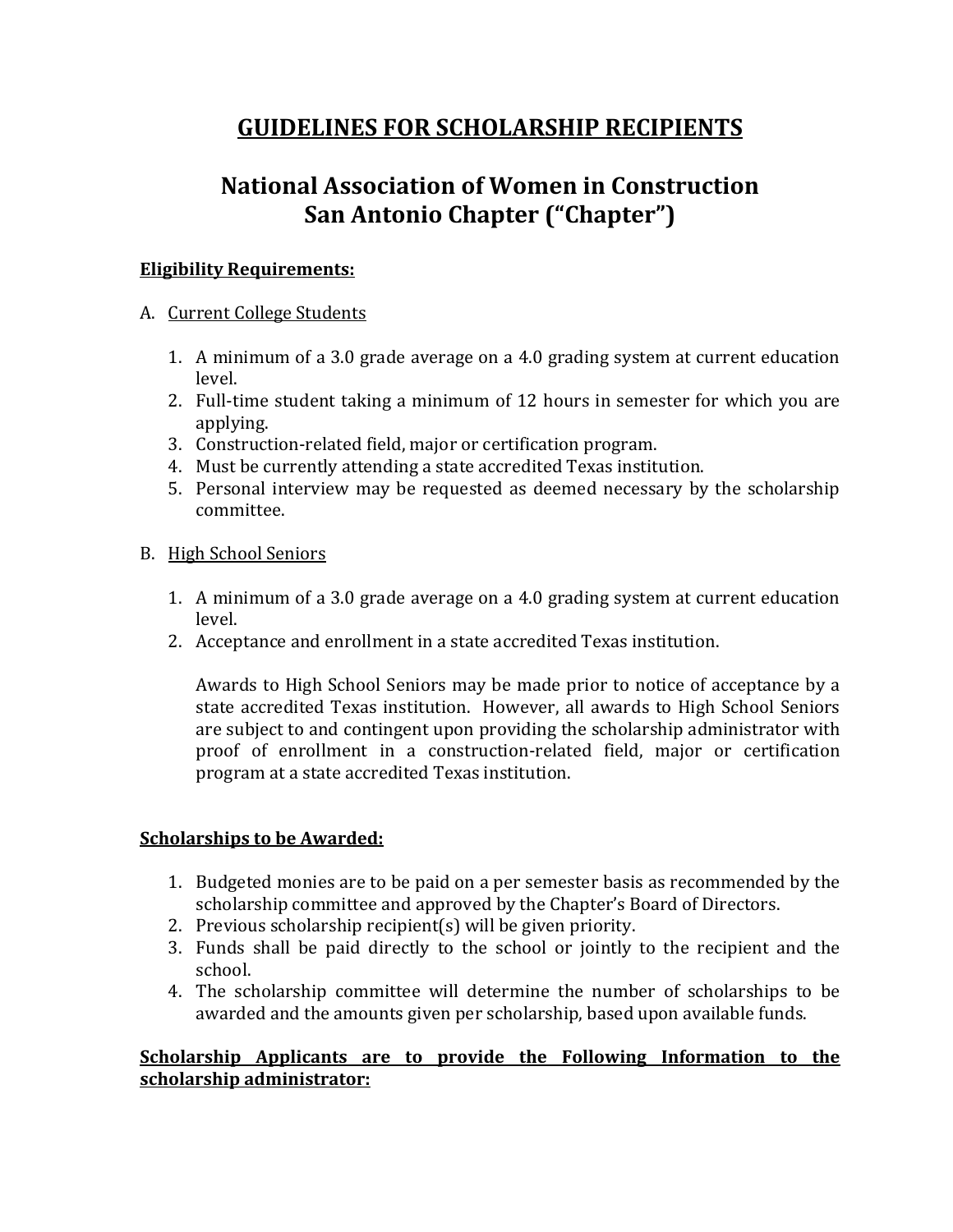- 1. Official Transcript sent in a separate email from the high school or other institution OR certified copy emailed to the Scholarship Administrator, Dana Calonge at the following address: dana@constructionnews.net. Previous recipient(s) must reapply with current transcript and confirm full-time status and construction-related degree field.
- 2. A minimum of two letters of recommendation. Provide letters to the Scholarship Administrator with your first application only.
- 3. List of extracurricular activities.
- 4. Brief narrative about yourself and your choice to enter a construction-related field. Please limit response to 1 page.
- 5. Recipient(s) shall submit, at the end of each semester, a brief summary to the scholarship administrator to be read at the Chapter's monthly meeting stating benefits and use of this scholarship toward their education.

#### **Deadlines:**

- 1. **June 30, 2018** for Fall Semester 2018.
- 2. **November 20, 2018** for Spring Semester 2019.

Contact Dana Calonge, Scholarship Administrator, for additional information at (210)308-5800 or email dana@constructionnews.net.

#### **THE SAN ANTONIO CHAPTER OF NAWIC JUDY DEWEESE SCHOLARSHIP IS AN EQUAL OPPORTUNITY ORGANIZATION AND ENCOURAGES APPLICATIONS FROM ALL INDIVIDUALS.**